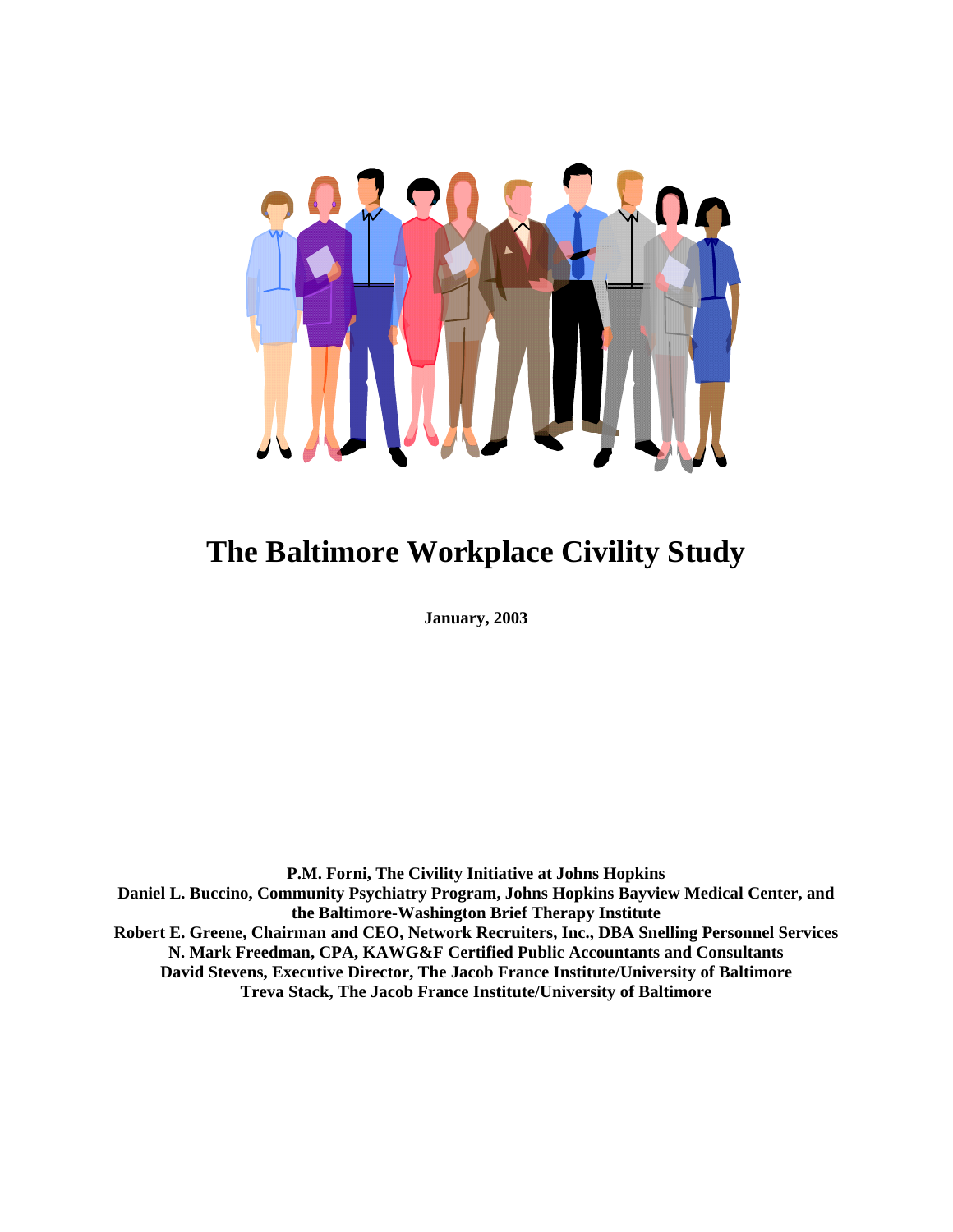## **The Baltimore Workplace Civility Study**

## **Survey Methodology**

The Baltimore Workplace Civility Study began as a collaboration between the University of Baltimore's Jacob France Institute, the John Hopkins University, and local business leaders. A survey was designed and in the spring of 2000, a random sample of 400 employees from four Baltimore area industries participated in the study (Non-Profit, Manufacturing, Business Services, Bio-Sciences). A total of 130 surveys were received; a return rate of 32.5%. Respondents were asked to consider uncivil behavior they had encountered over the year preceding the survey and respond accordingly. Uncivil behavior was defined as "actions or verbal exchanges you would consider rude, disrespectful, dismissive, threatening, demeaning, or inappropriate".

## **Overall Perceptions of Civility**

In general, the majority of respondents (67%) indicated that they felt society had become less civil in the previous year. Fewer (25%) felt that their workplace had become less civil over this year.

The large majority reported that it was "very important" to work in a civil environment (83%). Only 3% felt that this was "not important".



## **Perceptions of Acceptable/Uncivil/Violent Workplace Behavior**

There was the most agreement on what could be considered "uncivil" behavior for the following survey items:

- 1. Taking, without asking, a co-worker's food from the office refrigerator (93%).
- 2. Refusing to work hard on a team effort project (90%).
- 3. Shifting the blame for your mistake to a co-worker (88%).
- 4. Reading someone else's mail (88%).
- 5. Neglecting to say please/thank you (88%).

Surprisingly, the following items were reported to be "acceptable workplace behavior" by some respondents:

- 1. Taking the last cup of coffee without making a new pot (20%).
- 2. Not returning telephone calls and/or e-mails (17%).
- 3. Ignoring a co-worker (12%).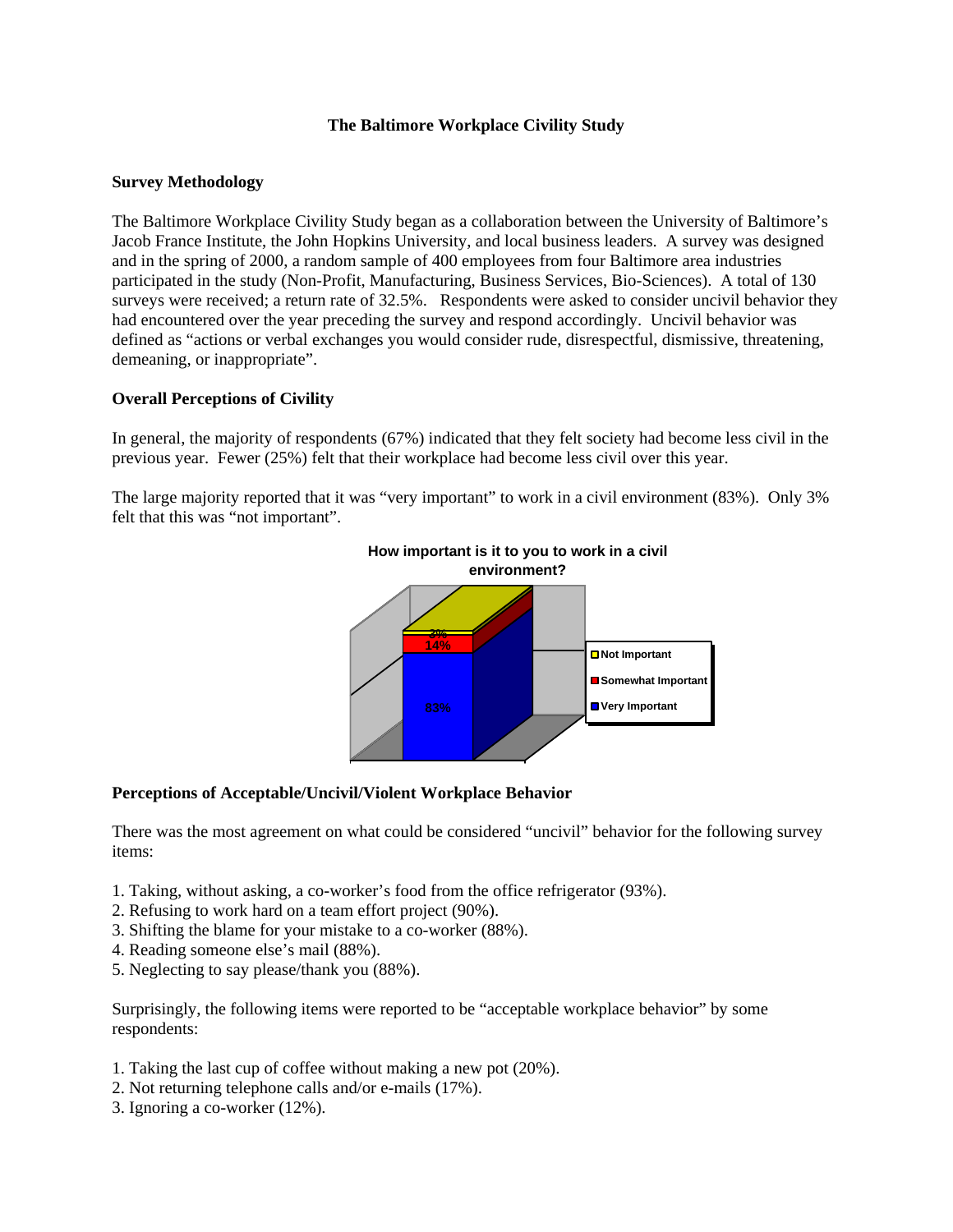The following items were considered "violent workplace behavior":

- 1. Pushing a co-worker out of your way in the heat of an argument (85%).
- 2. Yelling at a co-worker (59%).
- 3. Firing a subordinate in the heat of an argument (41%).
- 4. A supervisor harshly criticizing a subordinate in public (34%).
- 5. Using foul language in the workplace (28%).

It is interesting that only one of the behaviors listed above is overtly physical; the others, while verbal, are nevertheless considered "violent".

## **Frequency of Workplace Incivility**

More than one third of respondents felt they had been a victim of uncivil workplace behavior either "occasionally" or "frequently" in the past year (36%). A larger number witnessed what they considered to be uncivil behavior (65%) occasionally/frequently. Surprisingly, 11% admitted that they were occasional or frequent perpetrators of uncivil behavior.

Of the self-reported victims of uncivil behavior, 33% stated that the incidents were frequent (5 or more times), while 8% reported frequencies exceeding 10 times. Only 13% reported that uncivil behavior was an isolated incident.



### **Responses to Incivility**

When asked to consider the single act of workplace incivility that bothered them most and how they responded, the most frequently cited actions included:

- 1. Discussed the incident with friends/family outside of work (88%).
- 2. Discussed the incident with co-workers (85%).
- 3. Contemplated changing jobs (70%).
- 4. Felt less of a commitment to the organization (63%).
- 5. Confronted the instigator (44%).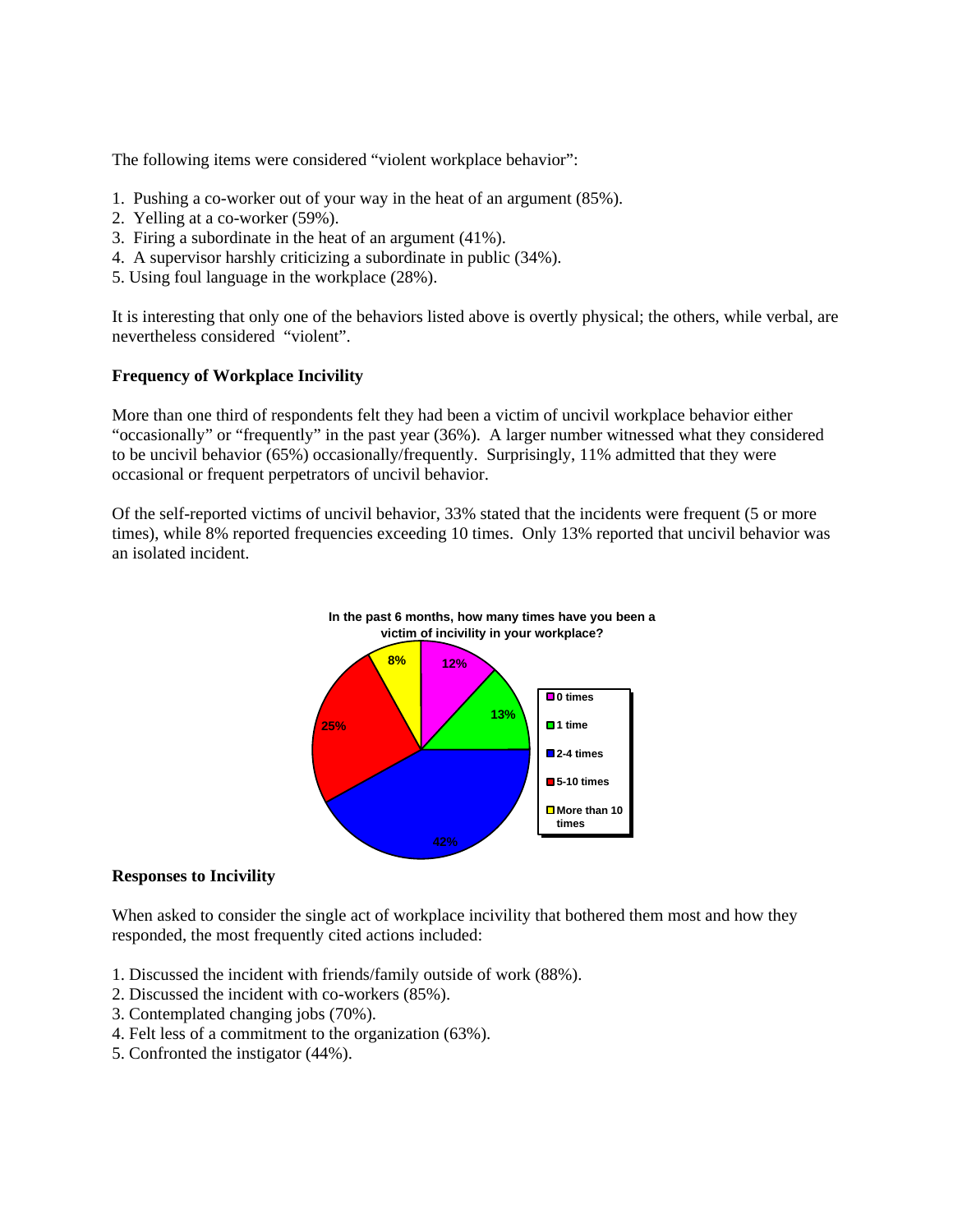Additional responses to incivility that could have an economic impact on an organization included:

- 1. Decreased your effort at work (37%).
- 2. Lost work time by calling in sick (9%).
- 3. Utilized health care/employee assistance benefits (13%).

Few felt that sexual harassment was a factor in the incident (7%), but a greater number felt that racism was a factor (16%). Less than a quarter of respondents sought help within the organization (23%). While 56% reached resolution (17% with organizational help, 39% without), 44% did not resolve the issue.

## **Demographic Issues**

When questioned about gender, the majority said that females were the perpetrators of the uncivil incident (66%). A caveat to keep in mind is that the large majority of survey respondents were women (72%). However, these data could suggest that women perceive incivility more frequently from other women than from men.

The average age of respondents was 37 (ages ranged from 19 to 60), and the majority said the perpetrator was older (55%), was their superior (53%), and was the same race (58%).

## **Organizational Policy/Response Issues**

More than one third of respondents said their company had no policy regarding professional interpersonal contact, or that they were unsure if one exists (36%). Of those who reported a policy in place, 50% felt it wasn't clearly communicated to employees. Approximately 50% of respondents said their company had a grievance process. Of these, less than half (44%) felt that their complaints were considered confidential.

An overwhelming 84% believed that efforts to improve civility in their workplace would increase their personal productivity, and 73% wanted to see official efforts to foster workplace civility.

The large majority felt that the following would be helpful:

- 1. Keeping stress and fatigue at manageable levels (96%).
- 2. A grievance process to handle complaints of incivility (95%).
- 3. Looking for positive interpersonal skills in prospective employees (91%).
- 4. Clear, written policy on interpersonal conduct (90%).
- 5. Adopting flexibility in scheduling, assignments, and work-life issues (90%).

## **Comment Section - Qualitative Summary**

Some common issues arose in the comment section of the survey. These included communication difficulties with colleagues of different cultures, lack of respect to support staff, basic lack of consideration (e.g., cleaning common areas), inappropriate use of the Internet, lack of flexibility for working mothers, and lack of privacy (cubicles).

Several respondents stated that the highest ranking person in their organization treated employees as if they were easily interchangeable/replaceable. They stated that employees were rarely addressed by name or acknowledged in meetings. This attitude has subsequently filtered down through the organizational ranks and become part of the workplace "culture". Lack of respect for employees is tolerated and practiced by many of the supervisory staff - they have seen the behavior originate from the top down, and it has become pervasive throughout the organization.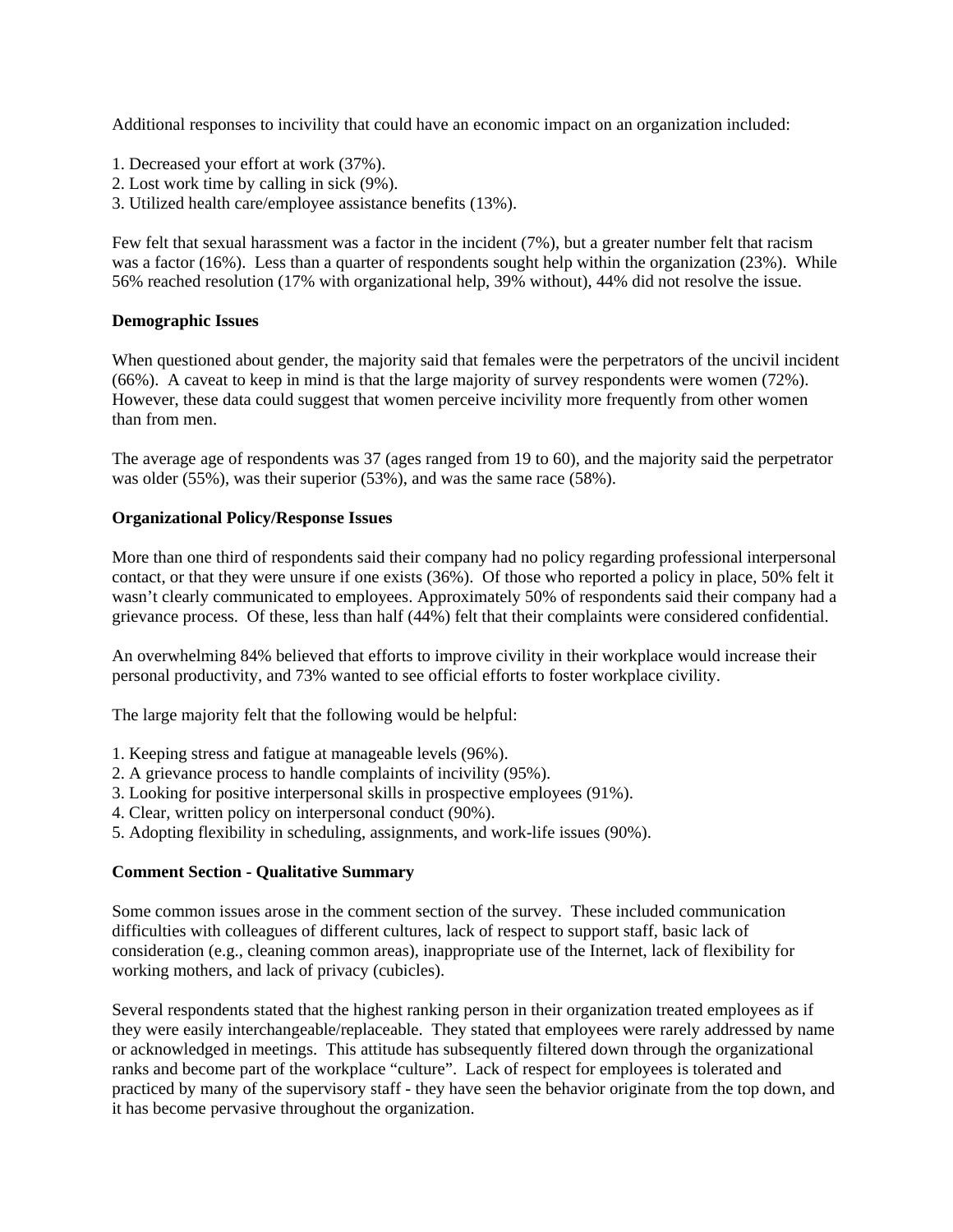## **Civility Research**

As organizations have flattened and gone "casual/informal", there are fewer norms as to what constitutes proper business behavior. Research has shown that most acts of workplace violence originate with uncivil behavior. Moreover, an uncivil work environment can have an economic impact on an organization. Employees encountering workplace incivility have reported less commitment to their company, lost productivity, and some have left their jobs.

P.M. Forni is the co-founder of the Johns Hopkins Civility Project and author of the book "Choosing Civility". Professor Forni collaborated in the Baltimore Workplace Civility Study and offers the following insights from his book:

"No workplace in the world is as diverse as the American one. Fostering a workplace culture of civil openness and inclusion is clearly in the interest of most American organizations today. This is the culture of the future, which will allow organizations to do well in the global civilization of the new millennium".

"It's not unreasonable to predict that lower-stress workplaces-workplaces, that is, where a culture of civility makes for better relationships among coworkers-will become very appealing. These are the workplaces where organizations will manage to attract and retain an increasing number of first-rate workers. This should be a strong incentive for organizations to promote a culture of civility in their workplaces".

"Encouraging civility in the workplace is becoming one of the fundamental corporate goals in our diverse, hurried, stressed, and litigation-prone society. A civil workplace is good for workers, since the workers' quality of life is improved in such an environment. But a civil workplace is also good for the customers, since the quality of the service they receive form happier and more relaxed service providers is improved".

A 1999 civility study was conducted through the Kenan-Flagler Business School at the University of NC, Chapel Hill and included 775 respondents (Pearson, Andersson, & Wegner, 2001). As a result of an incident of uncivil behavior, 28% reported they had lost work time avoiding instigator, 53% lost work time worrying, 37% felt less organizational commitment, 22% decreased work effort, 10% decreased amount of time at work, 46% contemplated changing jobs, 12% changed jobs. A total of 78% of managers felt that incivility has increased over the past 10 years.

An online survey was conducted by the Campaign Against Workplace Bullying in September, 2000. The number of respondents was 1,335, which is the largest sample of its kind. This organization defines bullying as "the deliberate repeated, hurtful verbal mistreatment of a person (target) by a cruel perpetrator (bully).

Some of their key findings include:

- 1. Women bully as frequently as men there is a 50% split.
- 2. Women target women 84% of time, Men target women 69% of time overall, women are targets 75% of the time.
- 3. The majority of bullies are supervisors (81%).
- 4. Health hazards 41% surveyed were diagnosed with depression, 80% reported symptoms that decreased their productivity at work (loss of sleep, anxiety, inability to concentrate), 31% of women and 21% of men exhibited symptoms associated with post-traumatic stress disorder.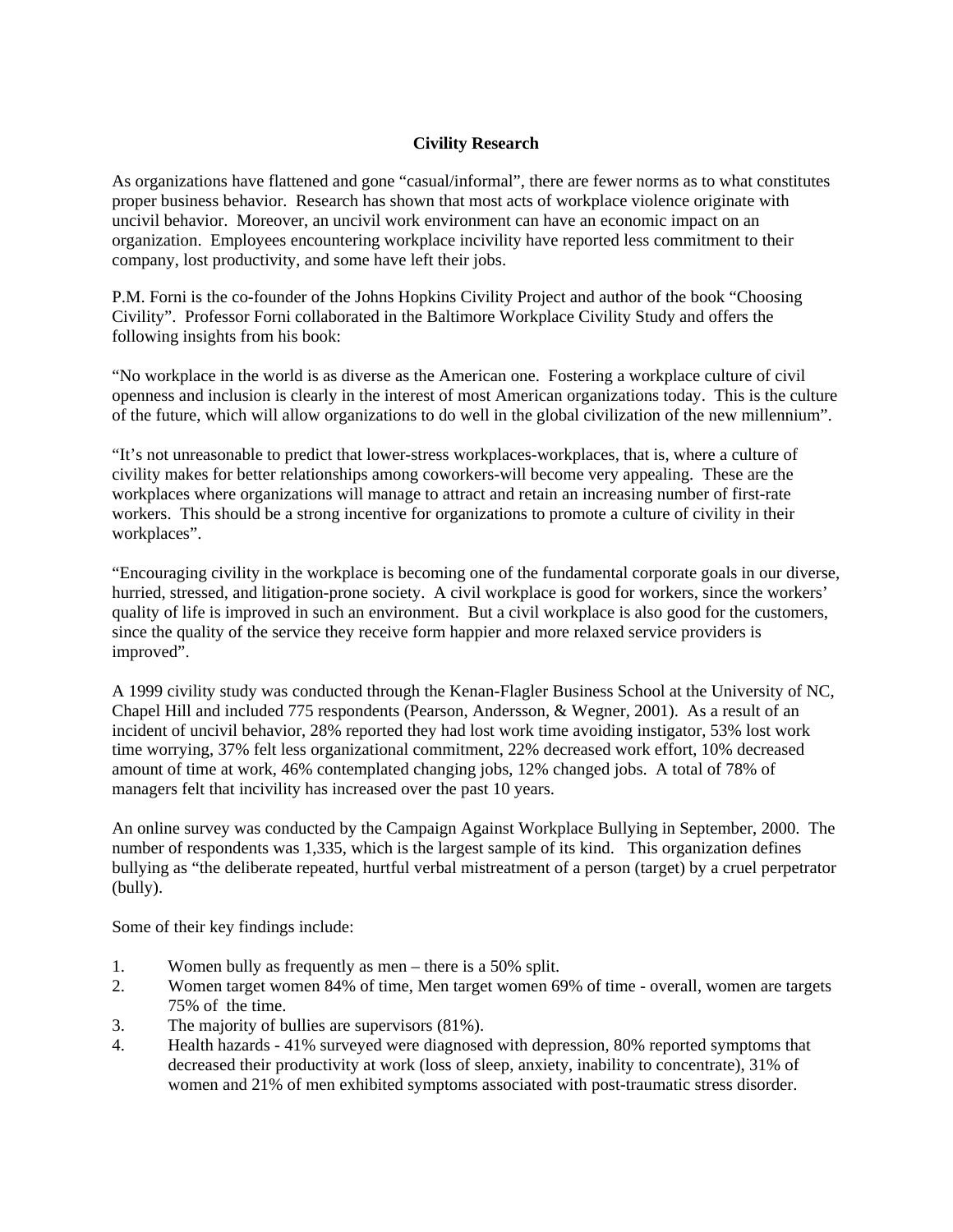- 5. In only 7% of cases were bullies punished, transferred, or terminated HR/Organization isn't providing support.
- 6. A total of 79% of targets frequently/constantly think about past bullying.

The best estimate of the prevalence of "bullying" is 21% of all workers; this figure is based on random survey of Michigan residents in 2000 by Wayne State University.

Research has shown incivility to be highly correlated with crime; minor acts of incivility gradually increase to more serious levels (Goldstein, 1994; Taylor & Gottsfredson, 1986). In the workplace, it has been suggested that violence is rarely a spontaneous event, but rather an escalating pattern of negative interactions that culminate in workplace violence (Baron & Newuman, 1996; Kinney, 1995). Incivility can be viewed as a precursor to workplace violence.

Workplace civility can be defined as "behaviors that help to preserve the norms for mutual respect in the workplace; civility reflects concern for others" (Andersson, 1999). Conversely, workplace incivility can be defined as "low-intensity deviant behavior with ambiguous intent to harm the target, in violation of workplace norms for mutual respect; uncivil behaviors are characteristically rude and discourteous, displaying a lack of regard for others" (Andersson, 1999).

With incivility, a distinguishing characteristic is that the intent to harm is ambiguous. It depends on perceptions of the instigator, the target, and observers (Bies,Tripp, & Kramer, 1997; Kramer, 1994; Morrill, 1992). Ambiguity makes it difficult to study actions objectively; multiple interpretations must be considered. In addition, norms as to what constitutes civil behavior erode as employees witness incivility - it can spiral and spread throughout the organization (Carter, 1998).

A 1999 survey was conducted by ETICON, Etiquette Consultants for Business, in Columbia, SC. A sample of 1,281 business professionals across the United States were surveyed, and 80% felt that rudeness in business was increasing. When asked how they respond to rude employee behavior, 58% reported that they would take their business elsewhere, even if it is out of the way or costs more. Conversely, in response to employee behavior that they admire, appreciate and respect, 42% of respondents would go out of their way to conduct business with these firms. The bottom line is that it costs businesses more to attract new customers than to retain existing ones, and most organizations do not focus on customer retention.

It is important to cultivate a climate of civility within the workplace. Failure to do so can have a negative impact on organizations, both in terms of morale and productivity.